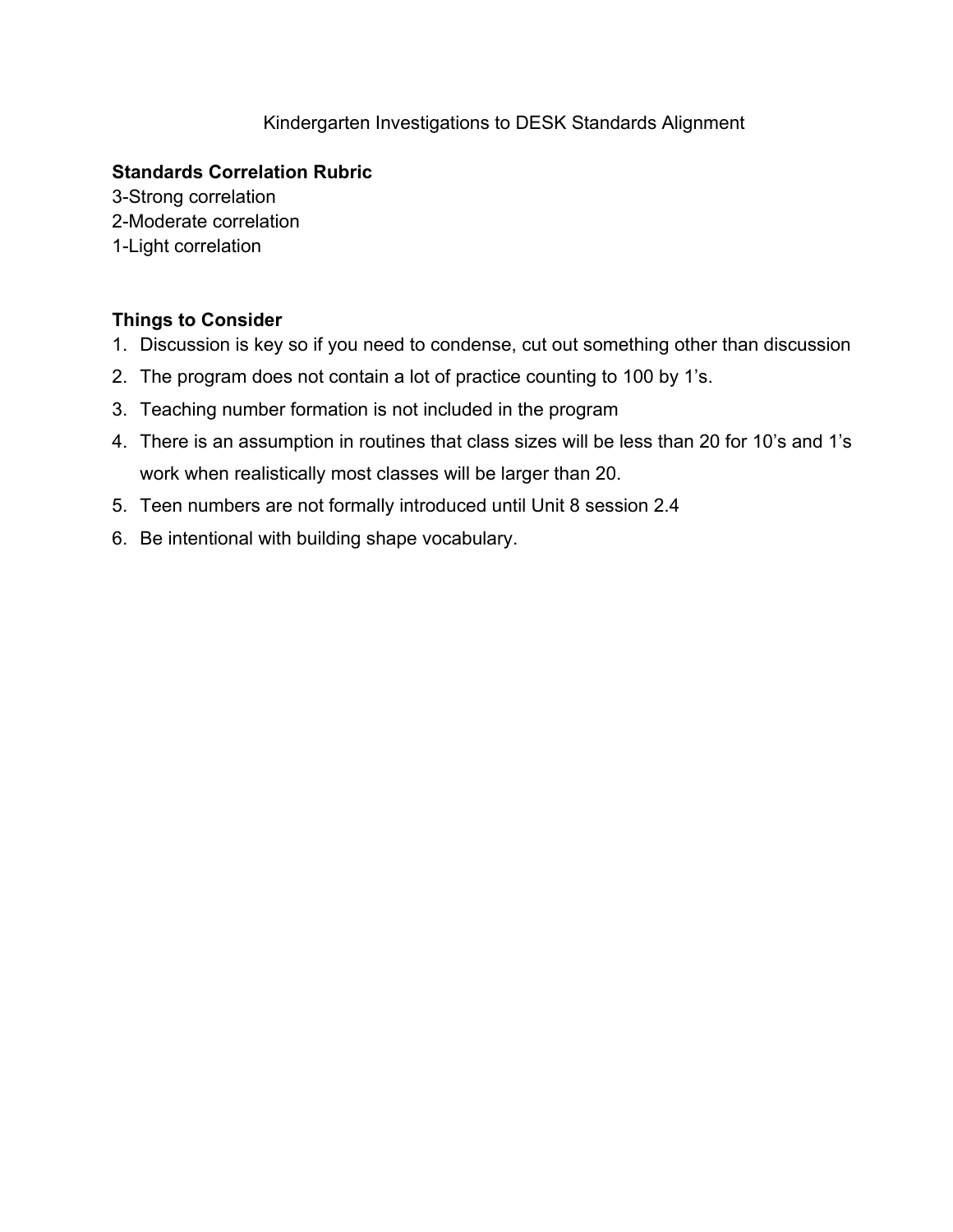|                 | <b>Session</b> | <b>Standard</b>                   | <b>Rubric</b>  |
|-----------------|----------------|-----------------------------------|----------------|
|                 | 1.1            | CC <sub>1</sub>                   | 1              |
|                 | 1.2            | G1, G2                            | $\overline{2}$ |
| Investigation 1 | 1.3            | G1, G2                            | 3              |
|                 | 1.4            | G1, G2, G4                        | 3              |
|                 | 1.5            | G1, G4                            | 3              |
|                 | 2.1            | G <sub>1</sub>                    | 3              |
|                 | 2.2            | G1, G4                            | 3              |
| Investigation 2 | 2.3            | G1, G4                            | $\overline{2}$ |
|                 | 2.4            | G1, G2, G4                        | 3              |
|                 | 2.5            | G1, G2, G4                        | 3              |
|                 | 3.1            | G1, G4                            | 3              |
|                 | 3.2            | G1, G4, CC1, CC2, CC4a, CC4b, CC6 | 3              |
| Investigation 3 | 3.3            | G1, G4, CC1, CC2, CC4a, CC4b, CC6 | 3              |
|                 | 3.4            | G1, G4, CC1, CC2, CC4a, CC4b, CC6 | 3              |
|                 | 3.5            | G1, G4, CC1, CC2, CC4a, CC4b, CC6 | 3              |
|                 | 3.6            | G1, G4, CC1, CC2, CC4a, CC4b, CC6 | 3              |

| <b>Unit 1 Routines</b> |                            |  |
|------------------------|----------------------------|--|
| Calendar               | CC1, CC4a, CC4b, CC4c, MD2 |  |
| Counting Jar           | CC1, CC3, CC4              |  |
| Today's Question       | CC1, CC4a, CC4b, CC6, CC7  |  |
| Attendance             | CC1, CC4a, CC4b, MD2, MD3  |  |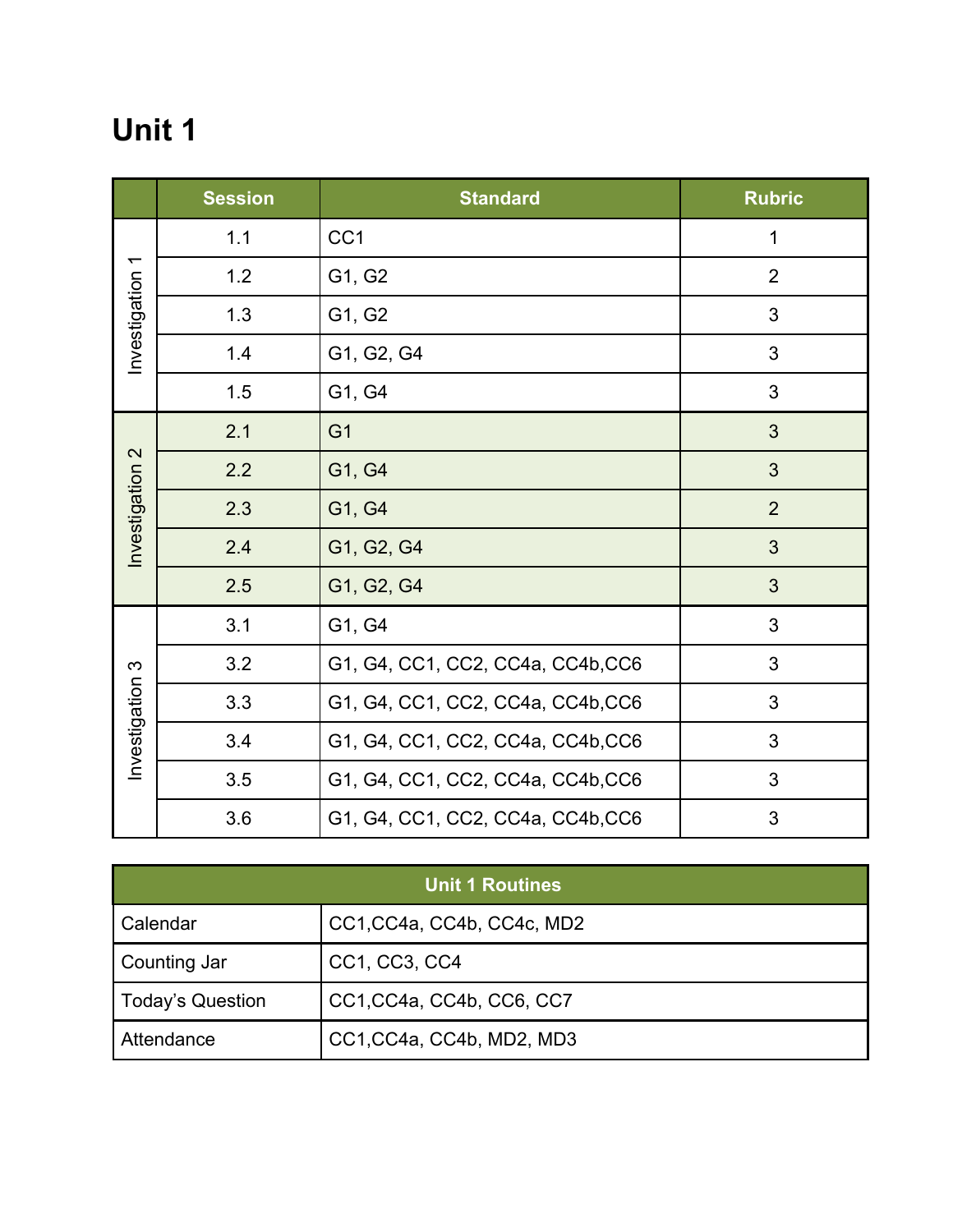|                 | <b>Session</b> | <b>Standard</b>                 | <b>Rubric</b>  |
|-----------------|----------------|---------------------------------|----------------|
|                 | 1.1            | CC1, CC3, CC4a                  | $\overline{2}$ |
|                 | 1.2            | CC1, CC3, CC4a, CC4c, CC6       | 3              |
|                 | 1.3            | CC1, CC3, CC6, CC4a, CC4b, CC4c | 3              |
|                 | 1.4            | CC1, CC4a, CC4b                 | 3              |
| Investigation 1 | 1.5            | CC1, CC3, CC4a, CC4b, CC5, CC6  | 3              |
|                 | 1.6            | CC1, CC3, CC4a, CC4b, CC5       | 3              |
|                 | 1.7            | CC1, CC3, CC4a, CC4b, CC5, CC6  | 3              |
|                 | 1.8            | CC1, CC3, CC4a, CC4b, CC5, CC6  | 3              |
|                 | 1.9            | CC1, CC3, CC4a, CC4b, CC5, CC6  | 3              |
|                 | 1.10           | CC1, CC4a, CC4b, CC5            | 3              |
|                 | 2.1            | MD1, MD2, MD3                   | 3              |
|                 | 2.2            | MD1, MD2, MD3                   | 3              |
|                 | 2.3            | CC1, CC3, CC4a, CC4, CC5        | $\overline{2}$ |
|                 | 2.4            | MD1, MD2, MD3                   | 3              |
|                 | 2.5            | MD1, MD2, MD3                   | 3              |
| Investigation 2 | 2.6            | MD1, MD2, MD3                   | 3              |
|                 | 2.7            | MD <sub>2</sub>                 | 3              |
|                 | 2.8            | MD2, CC4, CC6, CC7              | 3              |
|                 | 2.9            | MD2, CC4, CC6, CC7              | 3              |
|                 | 2.10           | MD2, CC4, CC6, CC7              | 3              |
|                 | 2.11           | MD2, CC4, CC6, CC7              | 3              |
|                 | 2.12           | MD2, CC4, CC6, CC7              | 3              |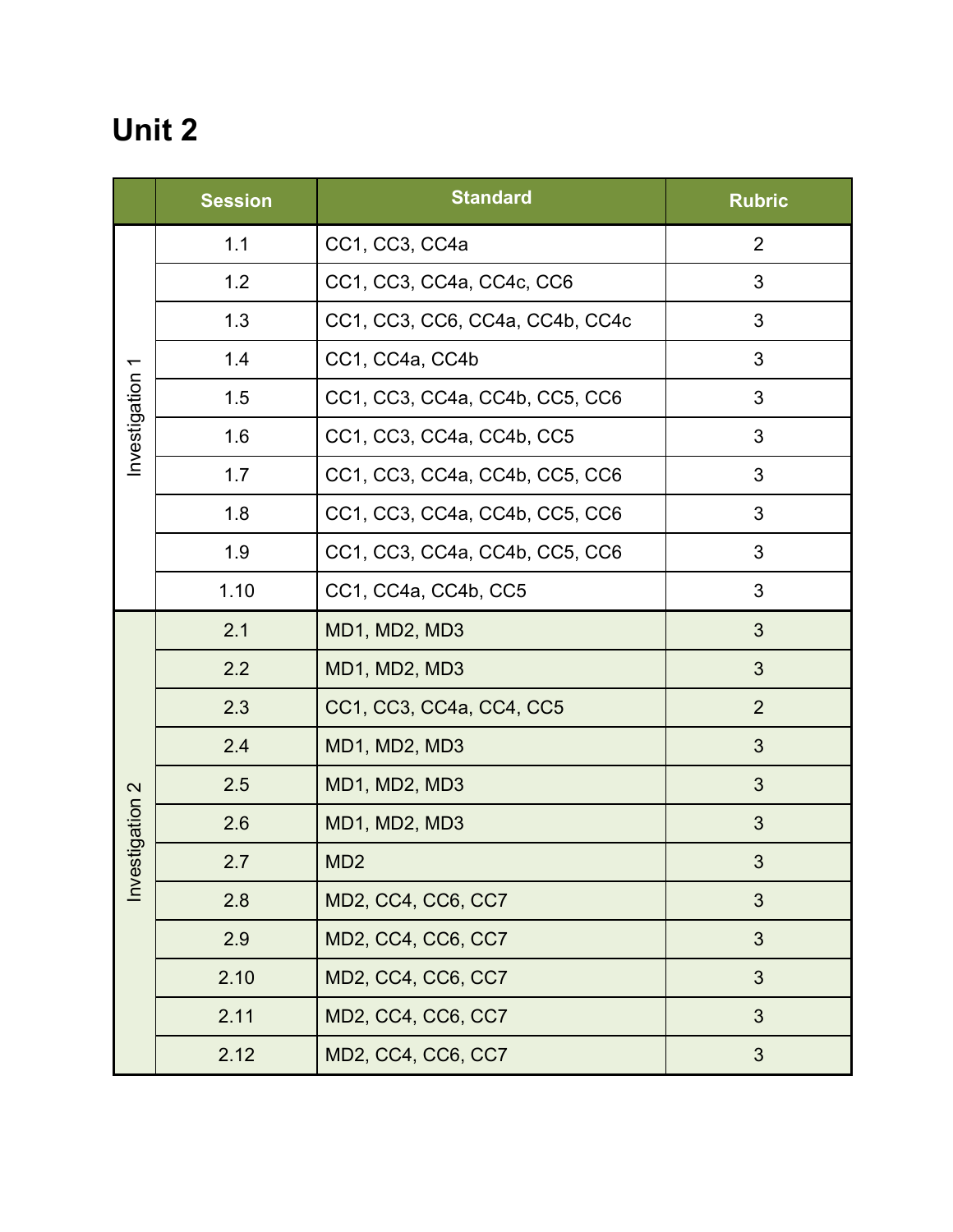| <b>Unit 2 Routines</b> |                                |  |
|------------------------|--------------------------------|--|
| Calendar               | CC1, CC2, CC3, CC4             |  |
| Attendance             | CC1, CC4a, CC4b, CC4c, MD2, G1 |  |
| Today's Question       | CC1, CC4a, CC4b, MD2, MD3      |  |
| Counting Jar           | CC1, CC4a, CC4b, CC6, CC7      |  |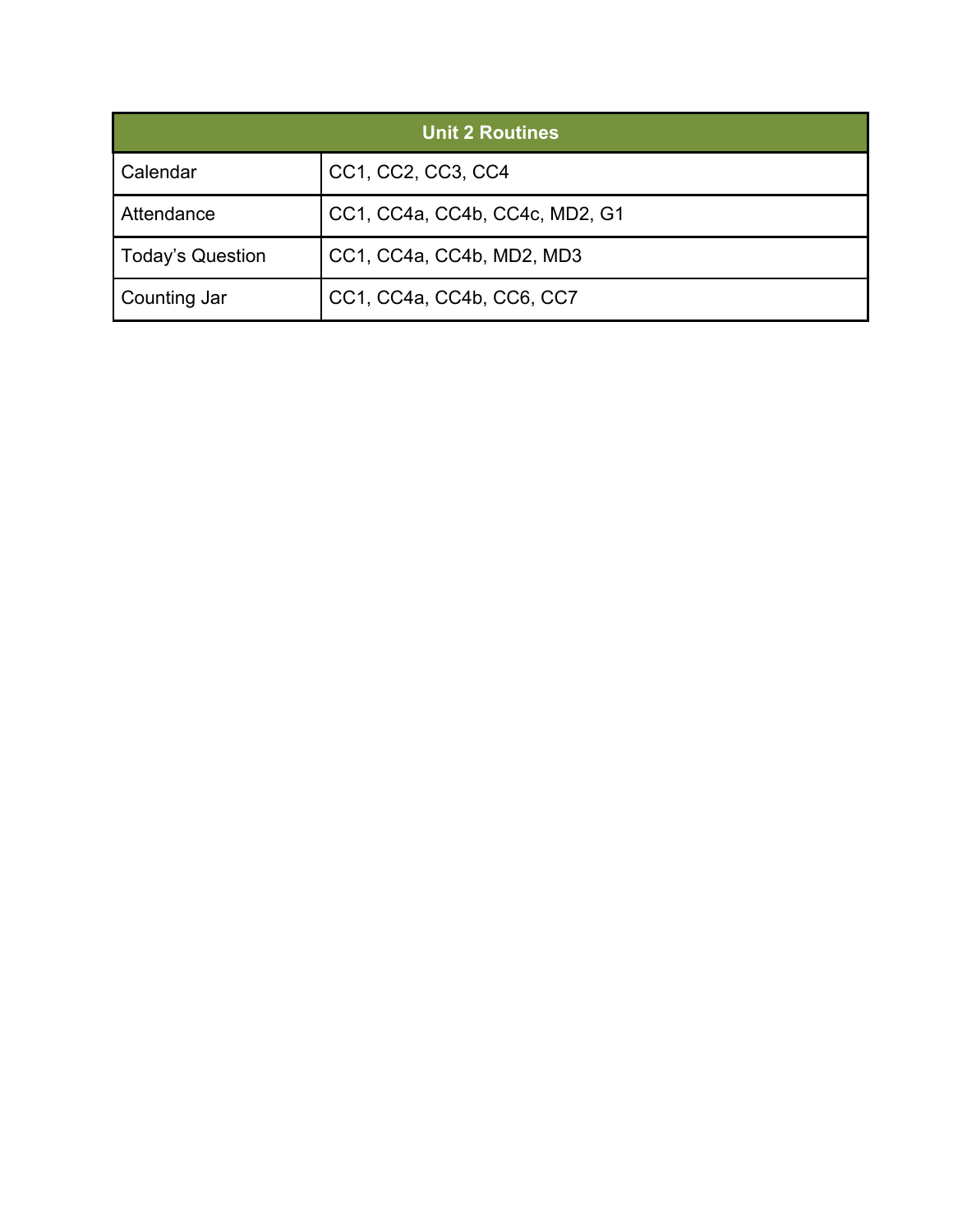|                          | <b>Session</b> | <b>Standard</b>                 | <b>Rubric</b> |
|--------------------------|----------------|---------------------------------|---------------|
|                          | 1.1            | G <sub>2</sub> , G <sub>3</sub> | 3             |
| $\overline{\phantom{0}}$ | 1.2            | G1, G2, G4, G5                  | 3             |
| Investigation            | 1.3            | G1, G2, G4, G5                  | 3             |
|                          | 1.4            | G2, G3, G5, G6                  | 3             |
|                          | 1.5            | G2, G3, G5, G6                  | 3             |
|                          | 1.1            | G6, G5                          | 3             |
|                          | 2.2            | G6, G5, CC4, CC5                | 3             |
| $\mathbf{\Omega}$        | 2.3            | G <sub>6</sub>                  | 3             |
| Investigation            | 2.4            | G <sub>6</sub>                  | 3             |
|                          | 2.5            | G <sub>6</sub>                  | 3             |
|                          | 2.6            | G2, G3, G5, G6                  | 3             |
|                          | 2.7            | G2, G3, G5, G6                  | 3             |

| <b>Unit 3 Routines</b>  |                 |  |
|-------------------------|-----------------|--|
| Calendar                | CC1, CC3, CC4   |  |
| Attendance              | CC5, CC4, CC3   |  |
| <b>Today's Question</b> | MD <sub>3</sub> |  |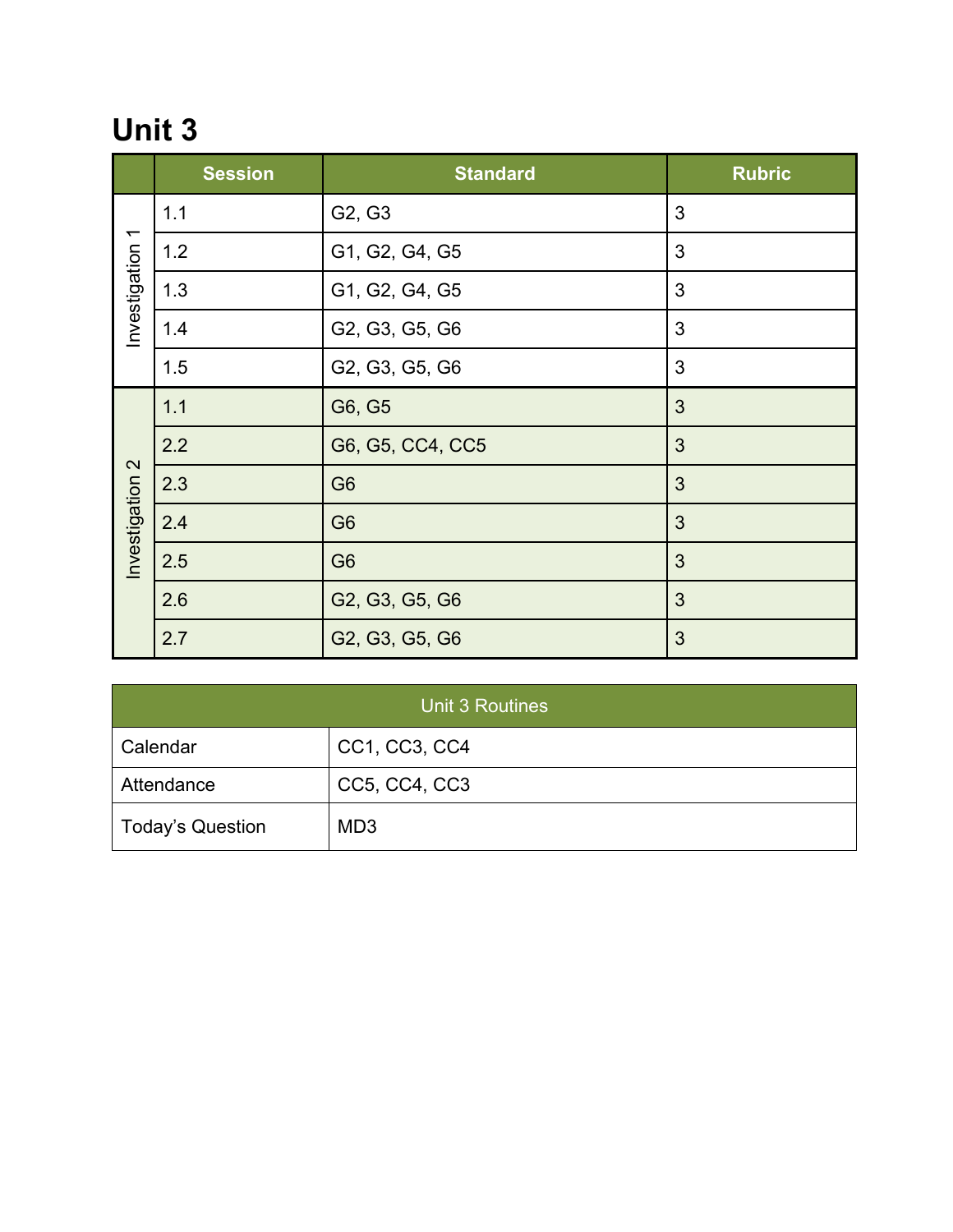|                          | <b>Session</b> | <b>Standard</b>              | <b>Rubric</b>  |
|--------------------------|----------------|------------------------------|----------------|
|                          | 1.1            | MD1, CC4                     | 3              |
|                          | 1.2            | MD1, CC4                     | 3              |
|                          | 1.3            | MD1, CC3                     | 3              |
| $\overline{\phantom{0}}$ | 1.4            | MD1, MD2, CC3, CC5           | 3              |
| Investigation            | 1.5            | MD1, CC4, CC5, CC3           | 3              |
|                          | 1.6            | CC4, CC3, CC5, MD1           | 3              |
|                          | 1.7            | CC4, CC5, CC2, MD1           | 3              |
|                          | 1.8            | CC3, CC2, CC4, CC5, MD1      | 3              |
|                          | 1.9            | CC3, CC2, CC4, CC5           | 3              |
|                          | 1.10           | CC4, CC5, CC3, CC2           | 3              |
|                          | 2.1            | CC4, CC5, CC2                | 3              |
|                          | 2.2            | OA1, OA2, CC4, CC5, CC3, CC2 | 3              |
| $\mathbf{\Omega}$        | 2.3            | CC3, Cc4, OA1, CC5, CC2, OA2 | 3              |
| Investigation            | 2.4            | CC3, CC6, CC4, CC5           | 3              |
|                          | 2.5            | CC3, CC6, CC4, CC5, OA1, OA2 | 3              |
|                          | 2.6            | CC3, CC4, CC5, CC6, CC2      | 3              |
|                          | 2.7            | CC4, CC, 3, CC5, CC6, CC2    | 3              |
|                          | 3.1            | CC4, CC5, OA3                | $\overline{2}$ |
| က<br>Investigation       | 3.2            | CC3, CC4, CC5, CC7, CC6, OA1 | 3              |
|                          | 3.3            | CC4, CC5, OA1, CC3, CC6, CC7 | 3              |
|                          | 3.4            | CC4, CC5, CC3, OA1           | 3              |
|                          | 3.5            | CC4, CC5, CC3, OA1, OA3      | 3              |
|                          | 3.6            | CC4, CC5, CC3, OA1, OA3      | 3              |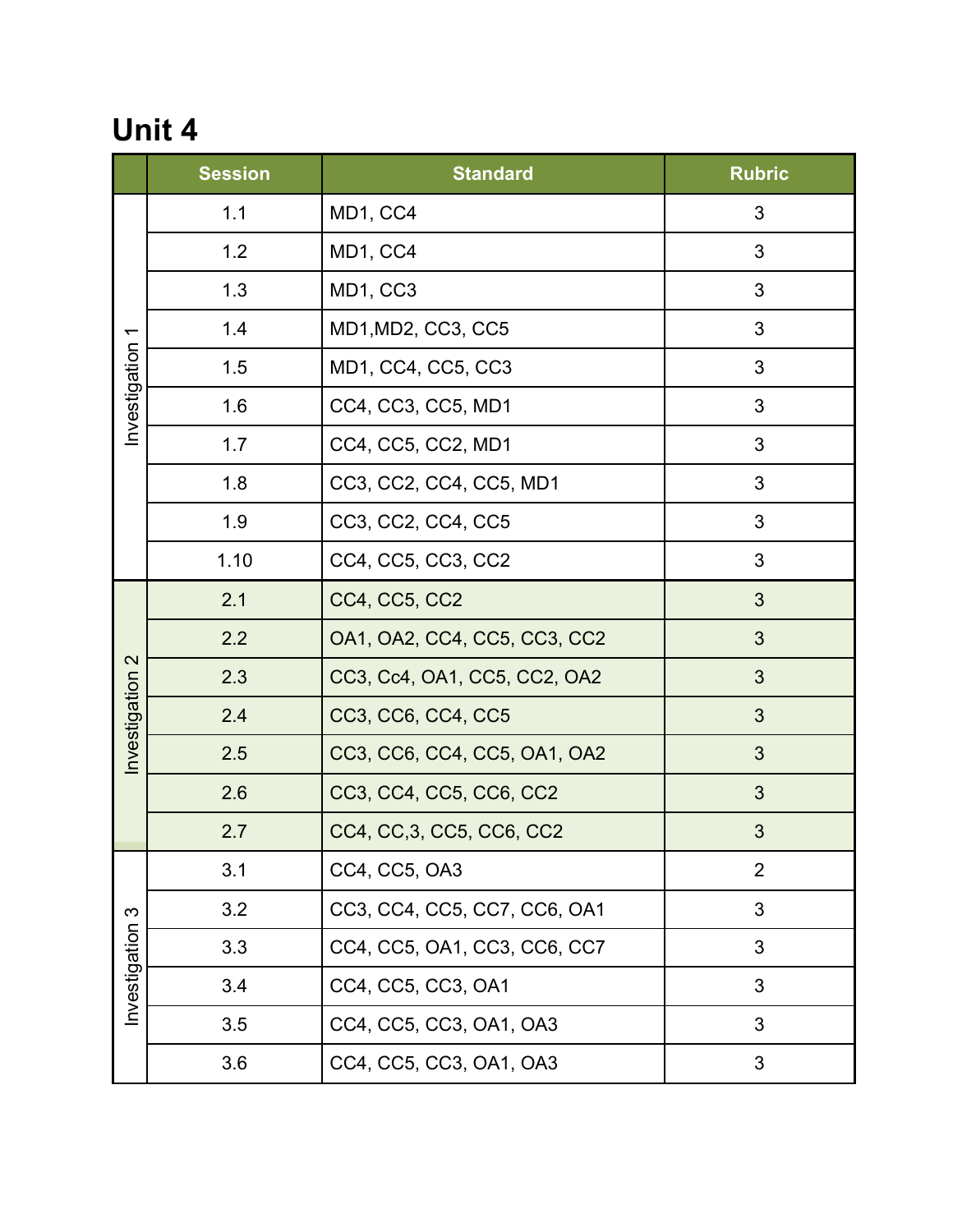| <b>Unit 4 Routines</b> |                   |  |
|------------------------|-------------------|--|
| Question               | MD3, CC4, CC5     |  |
| Attendance             | CC4, G1, CC5, CC3 |  |
| Calendar               | CC4, CC3          |  |
| <b>Story Problem</b>   | OA1, OA2          |  |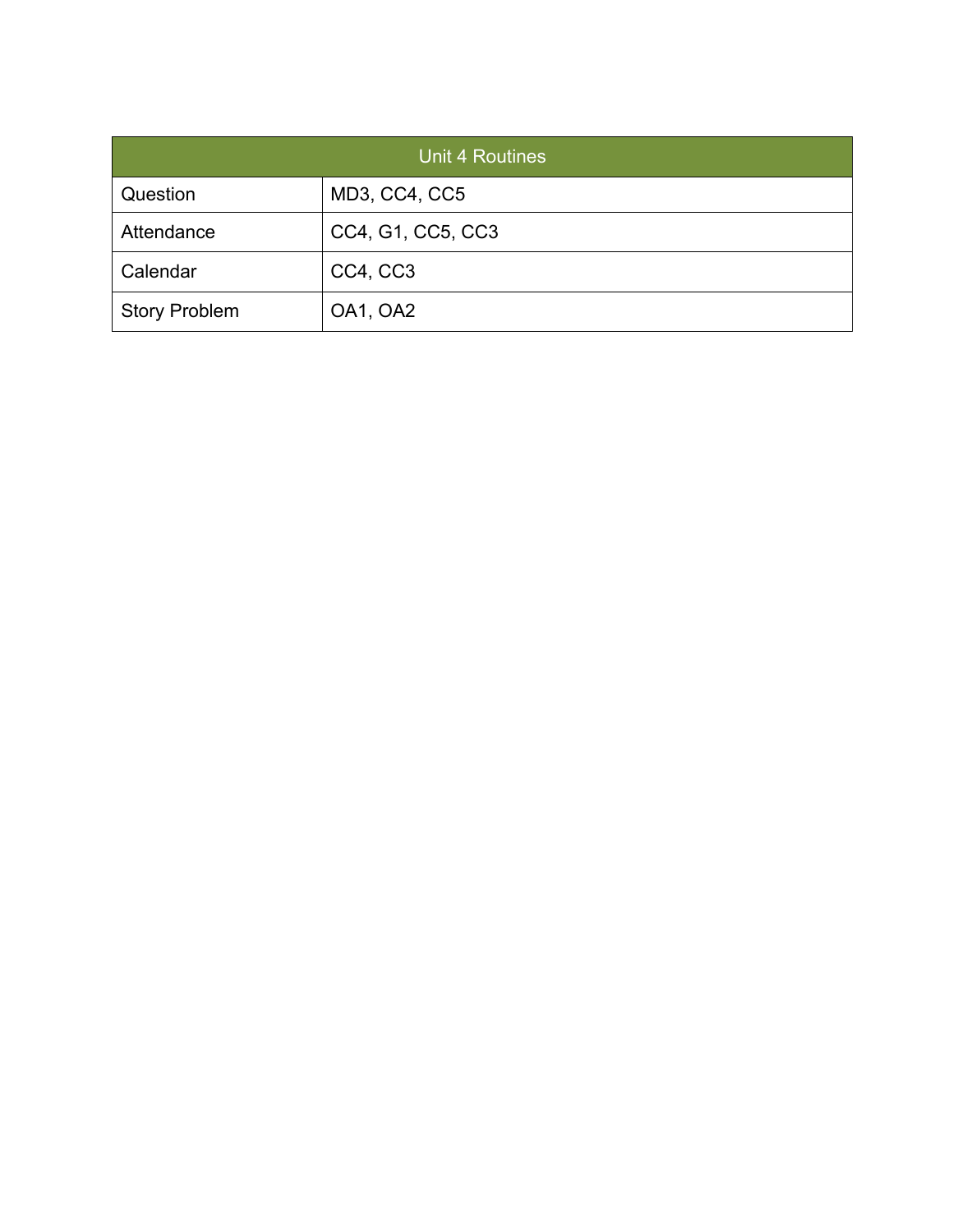|                 | <b>Session</b> | <b>Standard</b>                  | <b>Rubric</b>                               |
|-----------------|----------------|----------------------------------|---------------------------------------------|
|                 | 1.1            | G3, G2                           | 3                                           |
|                 | 1.2            | G3, G2<br>CC4                    | $\overline{2}$<br>3                         |
|                 | 1.3            | G <sub>6</sub><br>G <sub>2</sub> | 1<br>3                                      |
| Investigation 1 | 1.4            | G <sub>5</sub><br>G4             | $\ensuremath{\mathsf{3}}$<br>$\mathfrak{S}$ |
|                 | 1.5            | G4<br>CC4                        | $\overline{2}$<br>3                         |
|                 | 1.6            | G <sub>5</sub><br>G4             | $\overline{2}$<br>$\overline{2}$            |
|                 | 1.7            | G <sub>2</sub>                   | 3                                           |
|                 | 1.8            | Not Correlated                   | 1                                           |
|                 | 1.9            | G <sub>3</sub>                   | 3                                           |
|                 | 1.10           | CC4                              |                                             |

| <b>Unit 5 Routines</b>  |                 |  |
|-------------------------|-----------------|--|
| <b>Story Problem</b>    | OA <sub>1</sub> |  |
| <b>Today's Question</b> | MD <sub>3</sub> |  |
| Calendar                | CC <sub>3</sub> |  |
| Attendance              | CC <sub>2</sub> |  |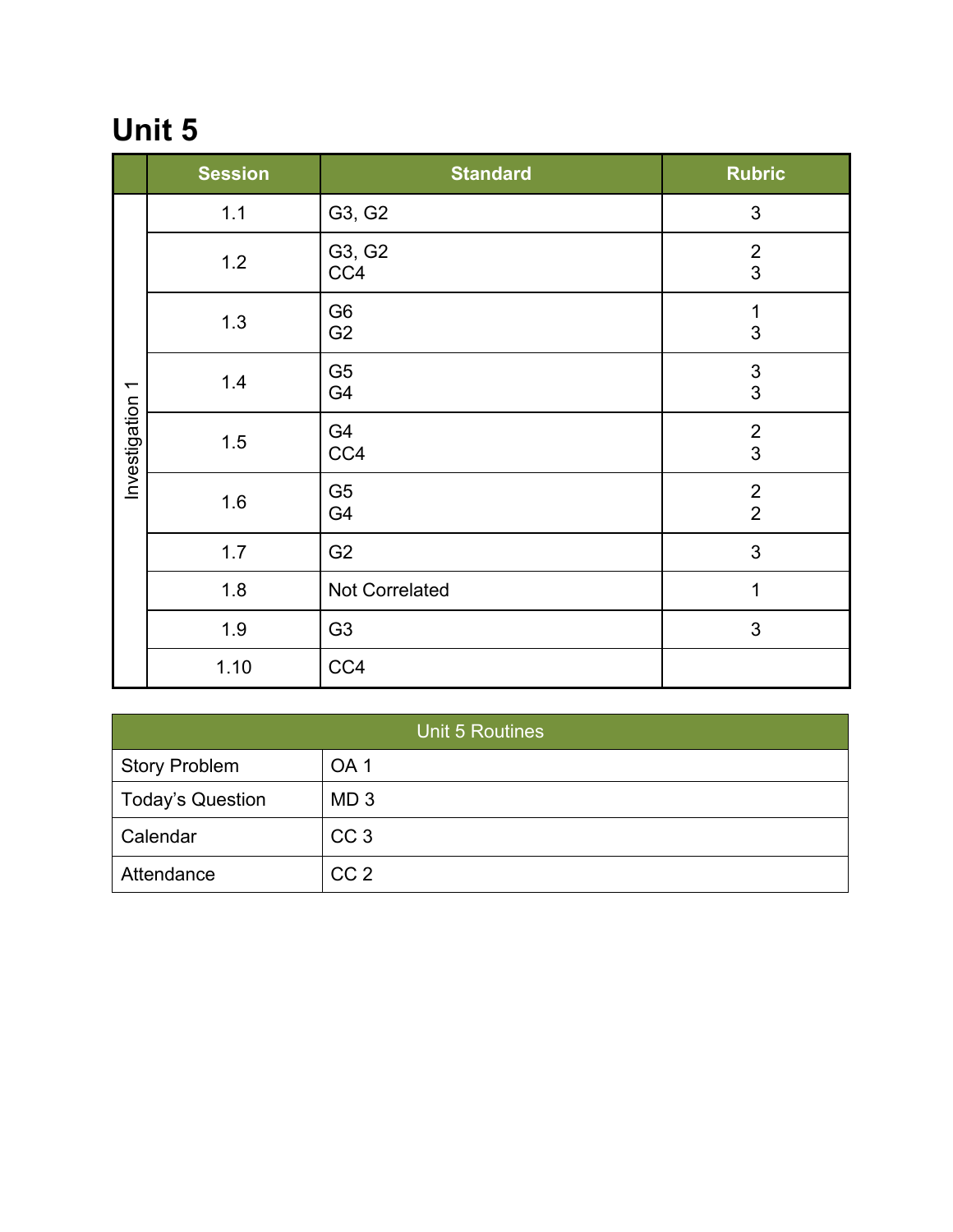|                          | <b>Session</b> | <b>Standard</b>         | <b>Rubric</b>  |
|--------------------------|----------------|-------------------------|----------------|
| $\overline{\phantom{0}}$ | 1.1            | MD2, CC6                | 3              |
|                          | 1.2            | CC4, CC3, CC2, CC5      | $\mathbf{3}$   |
| Investigation            | 1.3            | CC2, CC5                | 3              |
|                          | 1.4            | CC6, CC7, CC3, CC2      | 3              |
|                          | 1.5            | CC6, CC7, CC3, CC2      | 3              |
|                          | 1.6            | CC6, CC7, CC2, CC3      | 3              |
|                          | 2.1            | CC3, CC2, CC5, CC4, OA4 | 3              |
|                          | 2.2            | CC7                     | 3              |
| 2                        | 2.3            | OA1                     | $\mathfrak{S}$ |
| Investigation            | 2.4            | OA <sub>1</sub>         | 3              |
|                          | 2.5            | OA 1 & 2                | $\mathfrak{S}$ |
|                          | 2.6            | OA 1 & 2                | 3              |
|                          | 2.7            | OA 1 & 2                | $\mathfrak{S}$ |
|                          | 2.8            | OA 1 & 2                | 3              |
|                          | 3.1            | OA <sub>3</sub>         | 3              |
| $\infty$                 | 3.2            | OA3                     | 3              |
| ation<br>Investiga       | 3.3            | OA3                     | $\mathfrak{S}$ |
|                          | 3.4            | OA3                     | 3              |
|                          | 3.5            | NBT1                    | $\overline{2}$ |
|                          | 3.6            | OA3                     | 3              |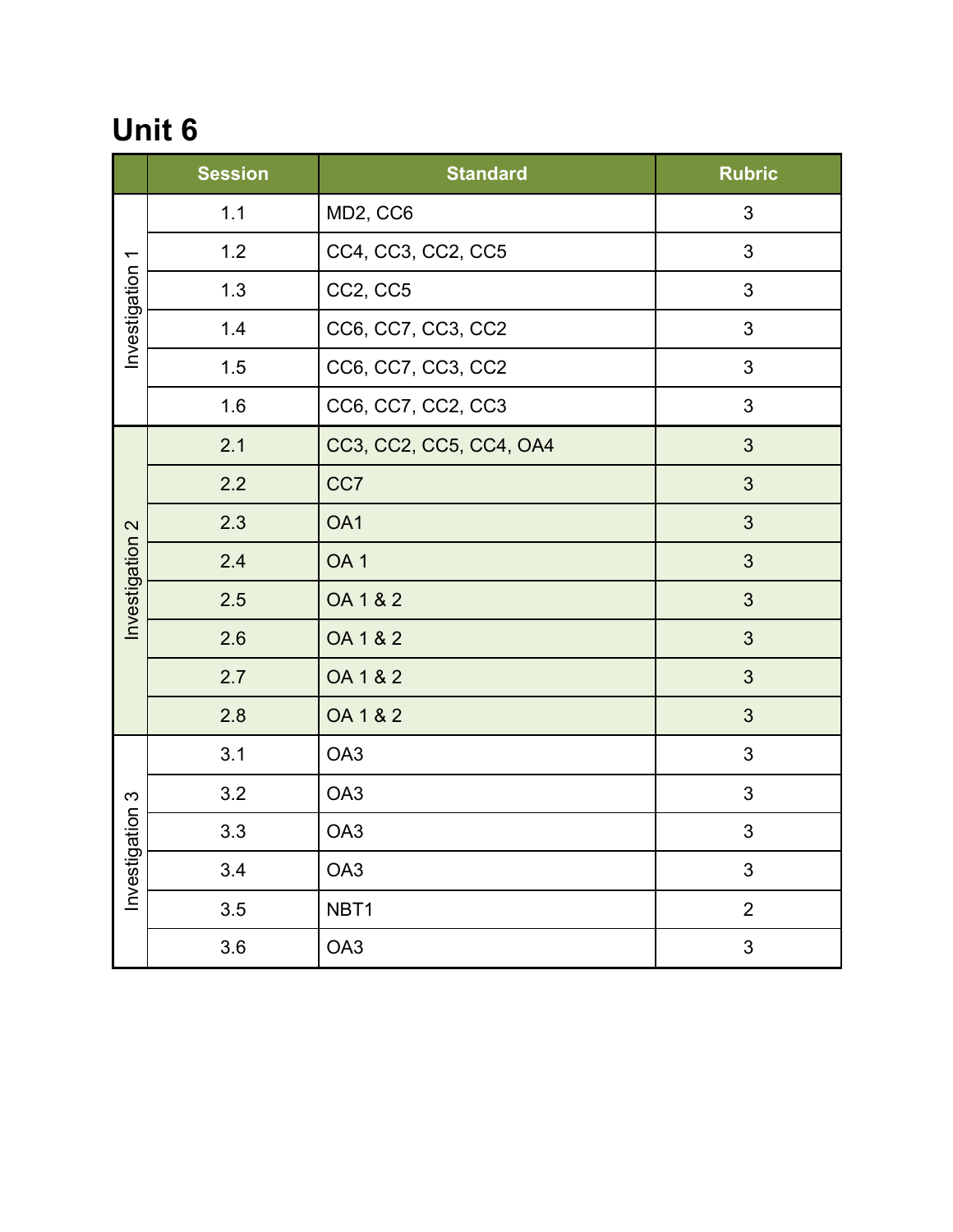| <b>Unit 6 Routines</b> |                  |  |
|------------------------|------------------|--|
| Attendance             | NBT <sub>1</sub> |  |
| Calendar               | CC <sub>1</sub>  |  |
| Data                   | MD <sub>3</sub>  |  |
| Number line            | CC1, CC2         |  |
| Counting jar           | CC <sub>5</sub>  |  |
| <b>Story Problem</b>   | OA <sub>2</sub>  |  |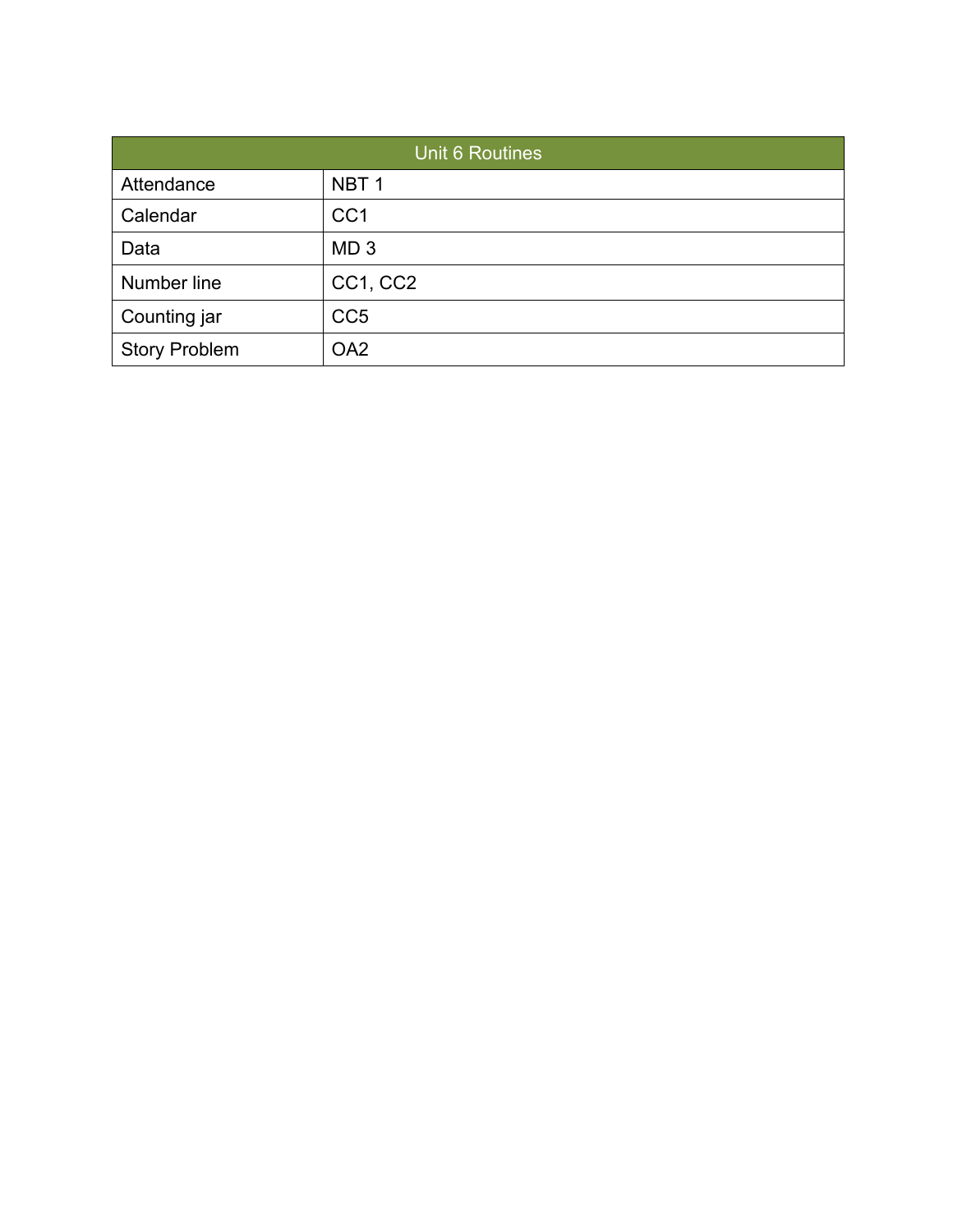|                           | <b>Session</b> | <b>Standard</b>      | <b>Rubric</b>  |
|---------------------------|----------------|----------------------|----------------|
| Investigation             | 1.1            | G 4, MD 3            | 3              |
|                           | 1.2            | CC4a, CC4b, CC3      | 3              |
|                           | 1.3            | G 4                  | 3              |
|                           | 1.4            | MD 1, MD 3           | 3              |
| Investigat                | 2.1            | MD <sub>3</sub>      | $\overline{2}$ |
|                           | 2.2            | MD <sub>3</sub>      | $\overline{2}$ |
|                           | 2.3            | MD <sub>3</sub>      | $\overline{2}$ |
| $\infty$<br>Investigation | 3.1            | CC4a, CC4b           | $\mathbf 1$    |
|                           | 3.2            | CC4a, CC4b, CC6, CC7 | 3              |
|                           | 3.3            | CC <sub>1</sub>      | 3              |
|                           | 3.4            | CC1                  | 3              |
|                           | 3.5            | CC <sub>1</sub>      | $\overline{2}$ |
|                           | 3.6            | CC1, CC4a, CC4b      | $\overline{2}$ |
|                           | 3.7            | CC1                  | $\overline{2}$ |
|                           | 3.8            | OA1                  |                |

| <b>Unit 7 Routines</b> |                   |  |  |  |
|------------------------|-------------------|--|--|--|
| Number line            | CC 1, CC 2        |  |  |  |
| Data                   | MD 3, CC 4b, OA 1 |  |  |  |
| Attendance             | CC <sub>1</sub>   |  |  |  |
| <b>Story Problem</b>   | OA 1, OA 2        |  |  |  |
| Ten frames             | CC <sub>1</sub>   |  |  |  |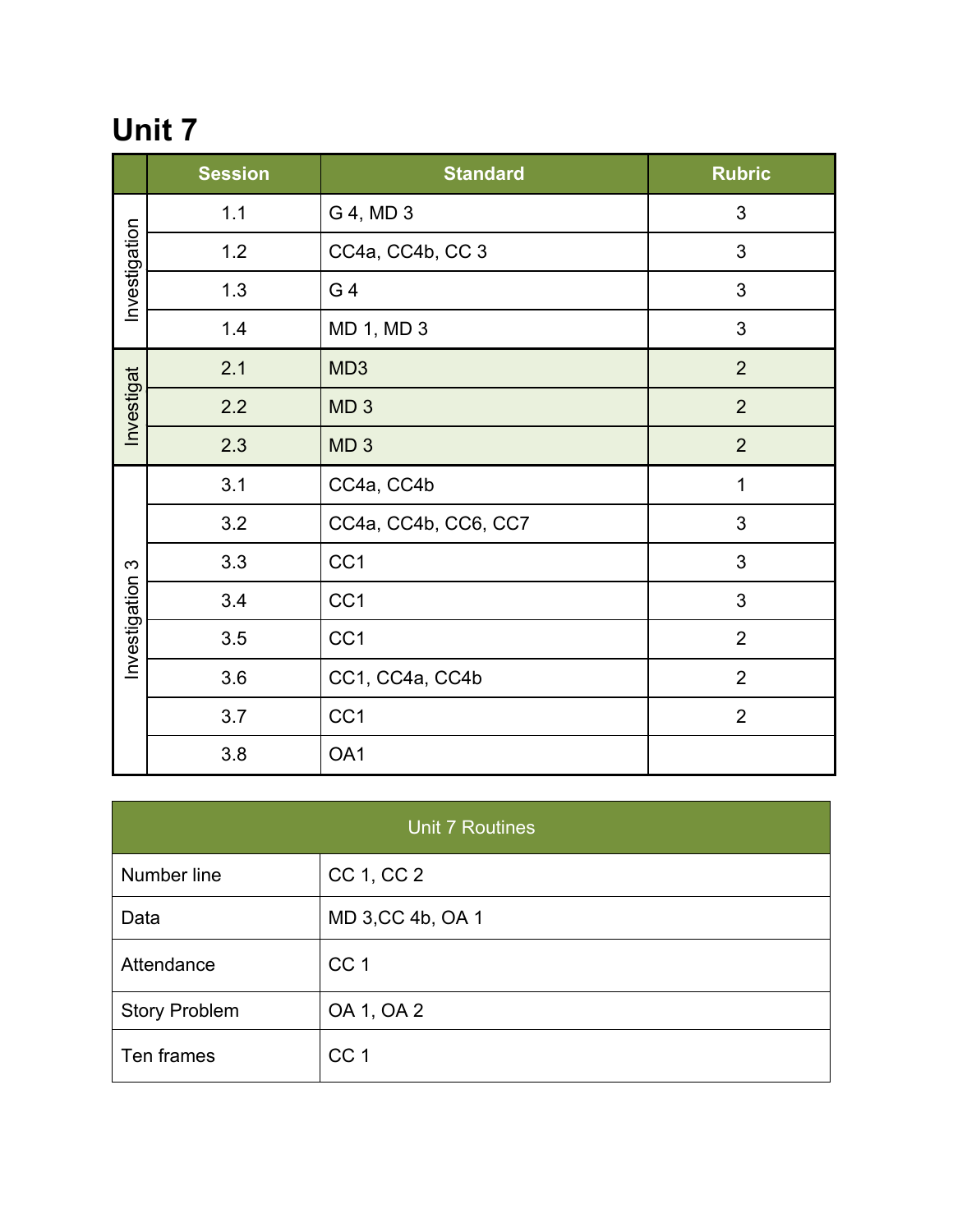|                 | <b>Session</b> | <b>Standard</b>                       | <b>Rubric</b>  |
|-----------------|----------------|---------------------------------------|----------------|
|                 | $1.1$          | OA 1 & 2                              | 3              |
|                 | 1.2            | OA 2 & 5                              | 3              |
|                 | 1.3            | OA 2 & 5                              | 3              |
| Investigation 1 | 1.4            | OA 2&5                                | 3              |
|                 | 1.5            | OA 2&5                                | 3              |
|                 | 1.6            | OA 2&5                                | 3              |
|                 | 1.7            | OA 2&5                                | 3              |
|                 | 2.1            | <b>OA 1&amp;4</b>                     | 3              |
|                 | 2.2            | OA 2,3&4                              | 3              |
|                 | 2.3            | <b>MD 1&amp;2</b>                     | $\overline{2}$ |
|                 | 2.4            | CC <sub>3</sub>                       | 3              |
| Investigation 2 | 2.5            | <b>CC3 &amp; NBT1</b>                 | 3              |
|                 | 2.6            | <b>CC3 &amp; NBT1</b>                 | 3              |
|                 | 2.7            | <b>CC 1&amp;3</b><br>NBT <sub>1</sub> | 3<br>3         |
|                 | 3.1            | MD 1&2, CC1, OA 1                     | 3              |
|                 | 3.2            | <b>MD 1&amp;2</b>                     | 3              |
|                 | 3.3            | <b>MD 1&amp;2</b>                     | 3              |
|                 | 3.4            | MD 1&2, NBT 1, CC 3                   | 3              |
|                 | 3.5            | MD 1&2, NBT 1, CC 3                   | 3              |